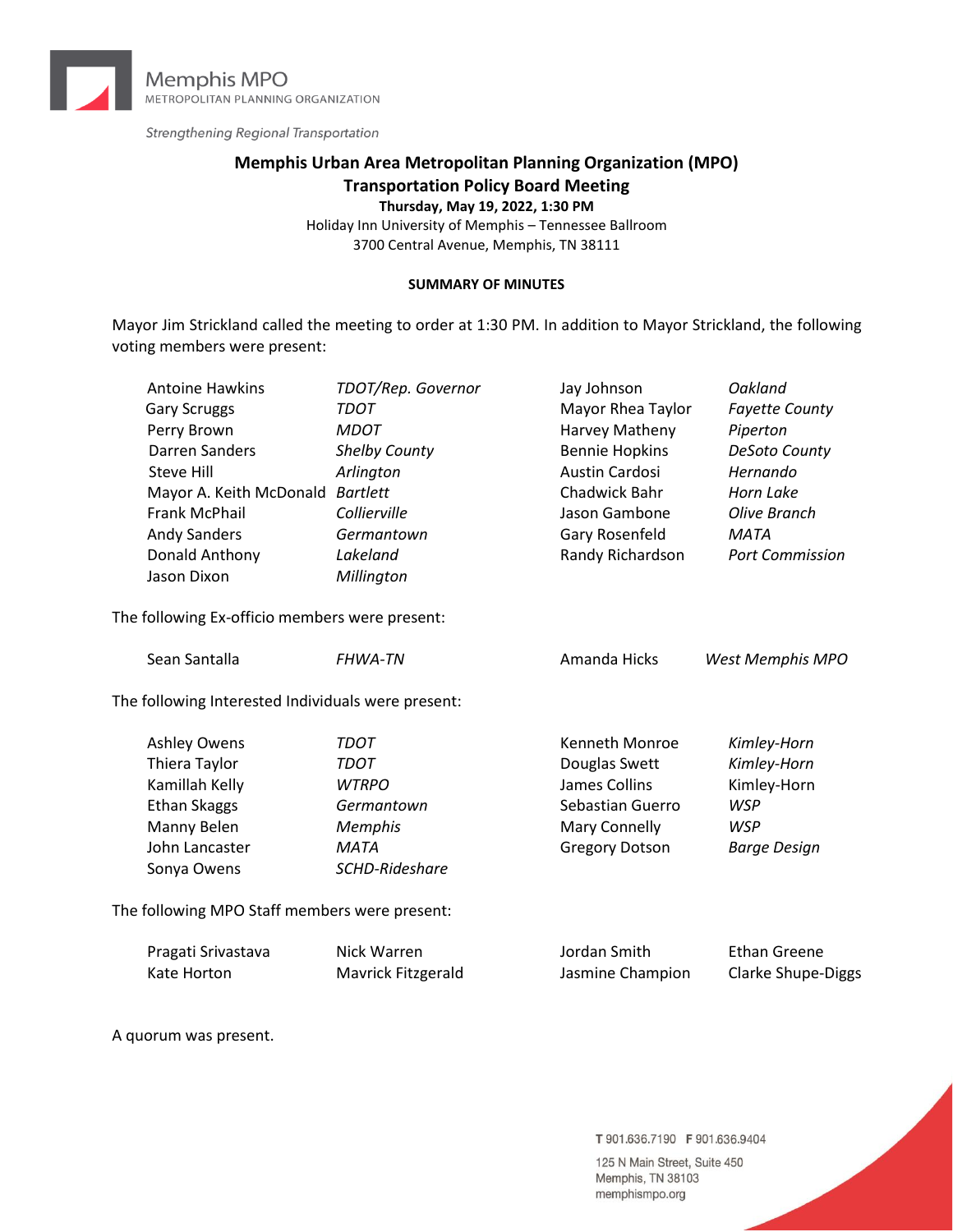### 1) **Call to Order @ 1:30 PM**

Mayor Jim Strickland called the meeting to order at 1:30 PM.

## 2) **Approval of February 24, 2022 Minutes**

Mr. Gary Rosenfeld moved to approve the minutes as presented; Mr. Darren Sanders seconded the motion and the motion carried without dissent.

## NO DISCUSSION OR QUESTIONS

## 3) **Memphis MPO's Administrator's Report**

Ms. Pragati Srivastava gave an overview of the following items:

- **a)** 2021 State of the MPO Annual Report
- **b)** MOVING TOGETHER: 2050 Regional Transportation Plan (RTP)
- **c)** TDOT Transportation Planning Grant (TPG) Program Announcement

### NO DISCUSSION OR QUESTIONS

## 4) **Federal Highway Administration (FHWA)**

Mr. Sean Santalla gave an update on the following items: recent FHWA best practice publications, Example Practices for Performance-Driven Programming and the Active Transportation Funding and Finance Toolkit, featuring the Memphis region and Memphis MPO staff; the status of open USDOT funding opportunities, including the Multimodal Project Discretionary Grant, which will close on May 23, 2022, and the Safe Streets and Roads for All (SS4A) program, which will close on September 15, 2022; and recently released USDOT publications, including the National Roadway Safety Strategy, Equity Action Plan, and a series of guidance documents related to the new and existing funding programs enumerated under the Infrastructure Investment and Jobs Act (IIJA).

### NO DISCUSSION OR QUESTIONS

# 5) **Tennessee Department of Transportation (TDOT)**

Mr. Antoine Hawkins gave an update on the following items: the appointment of Deputy Governor Butch Eley to the position of TDOT Commissioner, effective June 15, 2022; the status of the Tennessee Electric Vehicle Infrastructure (TEVI) Deployment Plan, which will be finalized and submitted to the FHWA by August 1, 2022; and the award of Transportation Planning Grants to the cities of Memphis (Tchulahoma Corridor Study and Poplar Avenue Safety & Mobility Plan) and Oakland (Major Thoroughfare Plan), the work for which is set to begin on August 1, 2022.

### NO DISCUSSION OR QUESTIONS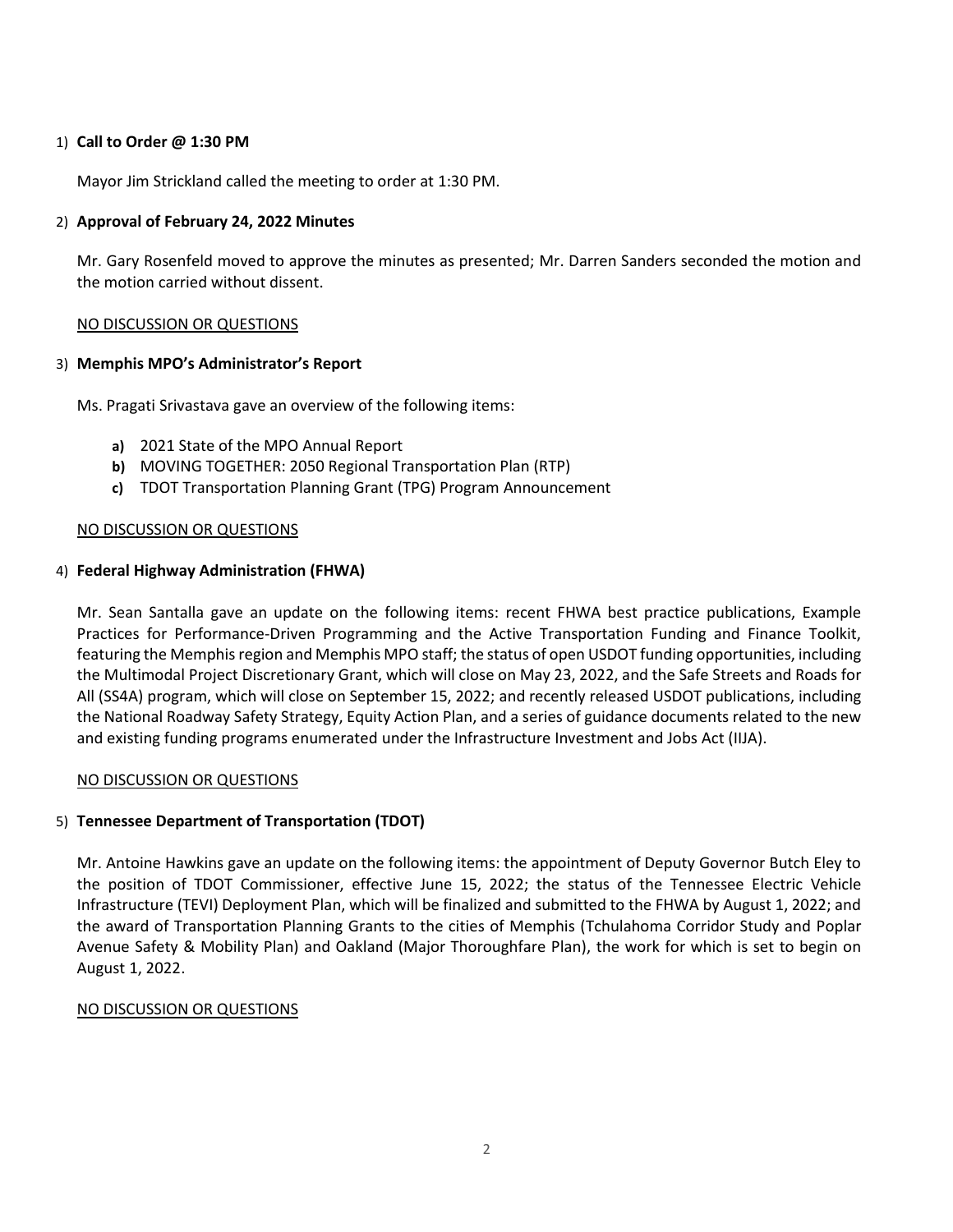### 6) **FY 2023‐26 Transportation Improvement Program Improvement (TIP) Project List Approval**

Ms. Pragati Srivastava provided an overview of the FY 2023-26 Transportation Improvement Program (TIP) project list.

Mr. Steve Hill moved to approve the FY 2023-26 TIP Project List as presented; Mr. Andy Sanders seconded the motion and the motion carried without dissent.

### NO DISCUSSION OR QUESTIONS

## 7) **Congestion Mitigation and Air Quality (CMAQ) Performance Measures (PM3) Targets**

Ms. Pragati Srivastava provided an overview of the unified tri-state and individual statewide CMAQ PM3 targets.

Mayor A. Keith McDonald moved to approve the CMAQ PM3 Targets as presented; Mayor Rhea Taylor seconded the motion and the motion carried without dissent.

### NO DISCUSSION OR QUESTIONS

### 8) **Mid-South Region Freight Flows & Industry Analysis**

Mr. Sebastian Guerro (WSP) gave a presentation on the Mid-South Region Freight Flows & Industry Analysis.

### DISCUSSION & QUESTIONS

Mr. Jason Gambone asked for an explanation of the value differential between air freight and truck tonnage. Mr. Sebastian Guerro responded that air freight is much more valuable per ton than trucking because many high value products (i.e. electronics) are moved by air due to delivery speed advantages.

Mr. Gary Rosenfeld asked whether the projected impact of congestion on the freight network is taking into account the projected impacts of the Blue Oval project. Mr. Sebastian Guerro responded that truck traffic estimates for the Blue Oval project are not reflected in the current 2050 projections but will be incorporated into the analysis in future phases of the Mid-South Freight Flow study.

Mr. Randy Richardson asked whether the 2050 projects reflect the current number of intermodal truck and rail movements within the region. Mr. Sebastian Guerro responded that the rail dataset contains confidential data that has not yet been released by the Surface Transportation Board, but that the standalone rail data will be incorporated into the Mid-South Freight Flow study analysis once the relevant approvals have been granted.

Mr. Jason Gambone commented that pavement condition is a high impact trend/issue that should be incorporated into the Mid-South Freight Flow study analysis given the poor quality of many roads throughout the region. Mr. Sebastian Guerro concurred that pavement condition is a high impact topic and confirmed that this issue will be accordingly identified and addressed in the final Mid-South Freight Flow study report.

Mr. Gary Rosenfeld commented that the ongoing truck driver shortage should be considered a high impact topic and a major threat to freight flows and industry in the Mid-South region. Mr. Sebastian Guerro concurred and noted that labor shortages (including rail operators and mechanics) are becoming more common throughout the logistics sector.